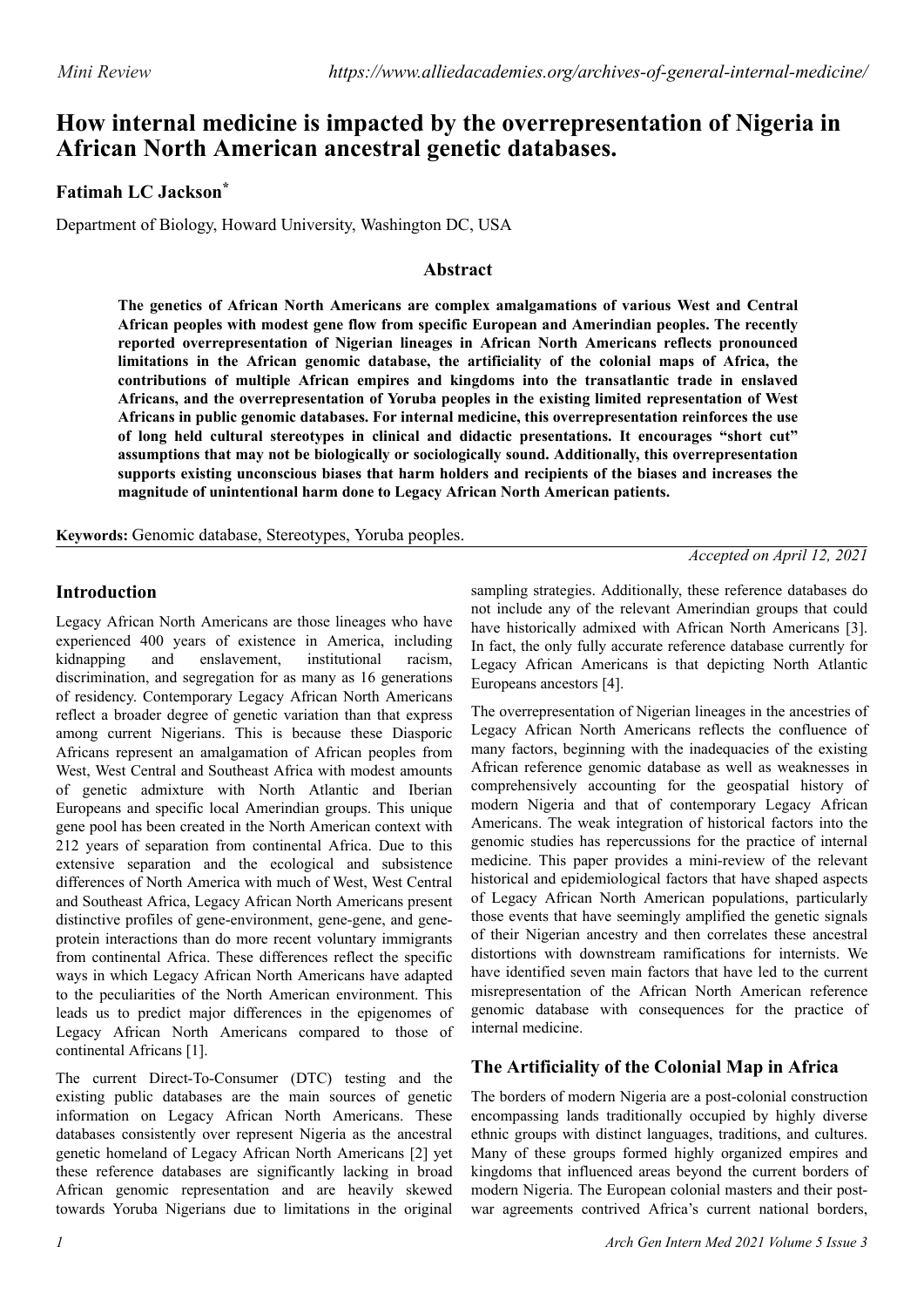*Citation: Jackson FLC. How internal medicine is impacted by the overrepresentation of Nigeria in African North American ancestral genetic databases. Arch Gen Intern Med 2021;5(3):1-4.*

creating fragile units in which ethnic, religious and linguistic groups were haphazardly thrown together or separated without any recourse to those groups' peculiarities, priorities, and aspirations [5-7]. This is part of the reason that these current political borders are not valid demarcation points for reconstructing historical patterns of ancestral genetics.

# **Regional Variation in the Proportions of Africans Brought From Different Regions into the Staging Areas of North America**

Slavery was a legal institution in eastern North America in the 16th through 19th centuries. Immigration bias characterized the involuntary immigration of Africans to North America. For example, a large proportion 38% of the enslaved Africans brought into Chesapeake Bay was from the Bight of Bonny (Biafra) and was Ibo and Ibo-affiliated Africans [8]. This demographic distinction contrasts with the smaller proportions of Nigerian-derived Africans brought to either the Carolina Coast or the Mississippi Delta regions. The impact of this historic bias in forced immigration patterns from Africa has not yet been integrated into regional clinical practices in internal medicine.

### **Domestic slave trade introduces distortions into the African ancestries of african North Americans**

In 1808, the US Congress barred the importation of enslaved Africans into the United States, significantly reducing the genomic influx of additional Africans from the continent into North America. However, the internal or domestic trade in enslaved Africans was left intact and took on a new importance in the slave-holding states. This domestic slave trade, and the interregional slave trade focused on enslaved Africans of the Chesapeake Bay region as the primary targets of this new strategy [9], disproportionately amplifying their genomes in subsequent generations of Legacy African North Americans. This is the basis of the artificial inflation of "Nigerian origins" in Legacy African North American

### **The role of slave rebellions in distorting african survivorship patterns**

Rebellions among enslaved Africans and African Americans were a reoccurring source of European and European American fear and a basis for restrictive legislation in slaveholding states. As early as JA Rogers had identified 33 slave revolts, and this was undoubtedly just the tip of the iceberg. In the early decades of American slavery, participation in slave rebellions was often spiritually based, ethnically demarcated, and may have initiated African ethnicity-based selection against certain groups [10]. Unsuccessful rebellions, which were the majority, invariably ended in loss of life for the identified perpetrators, particularly those in the leadership, and loss of biological fitness if the rebel's life was spared.

#### **The emergence of african north american microethnic groups in the immediate post emancipation period**

Remnants of state-sponsored chattel slavery and draconian segregation laws relegated a large proportion of Legacy African North Americans to populate the Southeastern part of the United States densely and disproportionately. It is within these settings that various Legacy African American micro ethnic groups emerged and proliferated [11]. Generations later, descendants of enslaved Africans are still clustered in the Southeastern states although few restrictions remained on the opportunities for within-country immigration.

#### **Post enslavement migrations as significant initiators of displacement in african north americans**

During the period of enslavement, the mobility of the average enslaved African North American was geospatially restricted. With emancipation, the migrations of previously enslaved individuals were pronounced, often to find lost family members, to seek employment opportunities, and to avoid the deadly backlash of white supremacist racial terrorism. The migrations of Legacy African Americans increased intra-group gene flow [12] despite the source populations being previously geospatially distinct.

#### **Yoruba bias in public genetic databases**

There is Yoruba domination in the early genetic databases such as 1000 Genomes and Hap Map [13,14]. That creates a deeply embedded Yoruba bias in our reconstructions of continental African diversity [15]. Evolutionary history [16,17] and Legacy African North American ancestry [18]. The use of continent-incomplete data sets to represent all of Africa introduces distortions in principle, including overrepresentation of high-allele frequencies, artifacts of small samples, overextrapolations of Yoruba-specific patterns to other, unrelated Africans, and analysis of short genomic regions that underestimate long-range LD. Moreover, specific genomic regions examined may not be representative of genome wide patterns for LD [19] or CNV, potentially because of extreme natural selection at these regions. The Yoruba are not prototypical Africans [20] and assumptions that their demographic history is less complex than other groups [8] are simply not true and not consistent with Yoruba traditional history. It is important to note that the term Yoruba (or Yariba) did not come into use until the 19th century and was originally confined to subjects of the Oyo Empire. So most of the current ancestral genomic reconstructions are a historic and prejudiced by inadequacy.

## **Ramifications for the Practice of Internal Medicine**

For internal medicine, this overrepresentation of Nigerians and specifically the Yoruba peoples in the ancestral lineages of Legacy African North Americans reinforces the use of long held cultural stereotypes in clinical and didactic presentations. This is irrespective of the subspecialty of internal medicine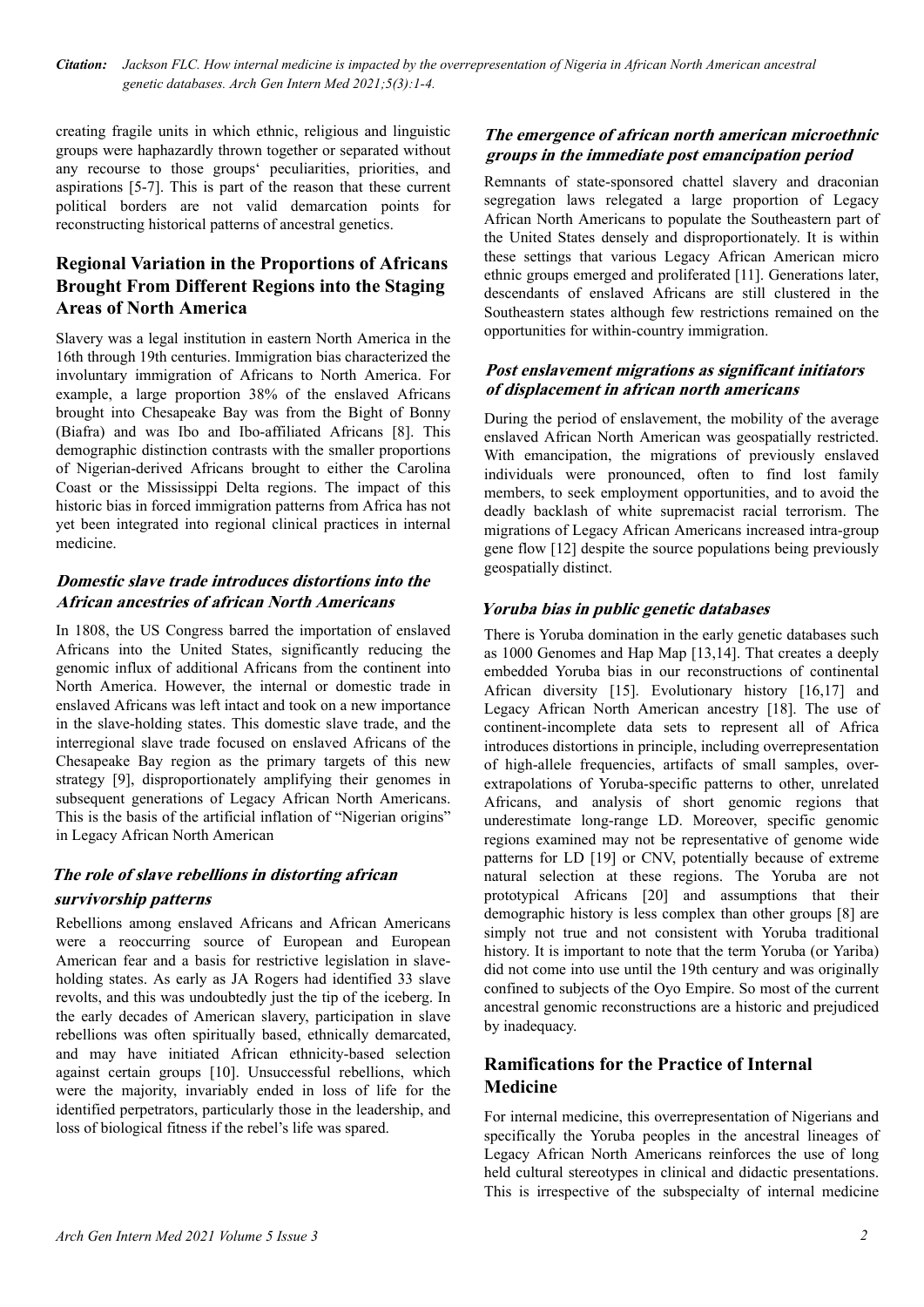practiced. The assumption that Legacy African North Americans are uneducated, poor, and fraudulent, for example, is amplified by the overrepresentation of Nigerian genetic ancestry, not because Nigerians exhibit these traits, but because the traits are part of the myth of African inferiority. Indeed, Nigerians today are among the most literate on the African continent and the GNP per capita of Nigeria is ranked as the 27th-largest economy in the world in terms of nominal GDP, and the 24th-largest in terms of purchasing power parity. The GDP in Nigeria is expected to reach 250.00 USD Billion by the end of 2020, according to Trading Economics global macro models and analysts' expectations. In the long-term, the Nigeria GDP is projected to trend around 360.00 USD Billion in 2021 and 450.00 USD Billion in 2022, according to many econometric models.

Internal medicine is generally divided into eleven subspecialities and in each; compassion is an expectation of patients, regulatory bodies, and physicians themselves. The Transactional Model of Physician Compassion (TMPC) [21] suggests that physician, patient, external environment, and clinical factors are all relevant components of the quality of care. A key assumption of TMPC is that the physician's perception of the patient's environment influences physician interaction and efficacy. However, for the practice of internal medicine, the uncritical appellation of Legacy African North Americans as "so many Nigerians" promotes "short cut" assumptions that may not be biologically or sociologically accurate, reduce physician compassion, and indeed may be harmful to patients. Assumptions lead to the wrong diagnosis, wrong treatment and can alienate clinicians and scientists from those we are trying to help. Everyone wants to fill in the blanks based on what we assume is true. However, when internists do that to diagnosis a patient, it can be dangerous. Internal medicine requires the constant calculation of probability; however, this probability must be based on comprehensive and accurate ancestral reconstructions [22,23].

#### **Conclusion**

The overrepresentation of Nigeria in the ancestral genetics of Legacy African North Americans can tend to support existing unconscious biases that harm holders and recipients of the biases and increase the magnitude of unintentional harm done to Legacy African North American patients. This further alienates this population, magnifying existing health disparities, increasing the potential for Adverse Drug Reactions (ADRs) and drug non-compliance, and further delaying patient access to accurate precision medicine. Since internal medicine physicians specialize in diagnosis, treatment, and prevention of disease in adult patients and are trained to offer care for a wide variety of health conditions and to counsel their patients on prevention and overall wellness, it is particularly essential that internists have accurate ancestral and individualized genomic knowledge of their patients. The medical "hesitancy" observed in many Legacy African North Americans can be best addressed with corrected ancestral genomic knowledge which can be beneficially integrated into clinical practice.

#### **References**

- 1. Hobbs A, Ramsay M. Epigenetics and the burden of noncommunicable disease: A paucity of research in Africa. Epigenomics. 2015;7:627-39.
- 2. [Micheletti SJ, Bryc K, Esselmann ASG, et al. Genetic](https://doi.org/10.1016/j.ajhg.2020.06.012) [consequences of the transatlantic slave trade in the](https://doi.org/10.1016/j.ajhg.2020.06.012) [americas. Am J Hum Genet. 2020;107:265-7](https://doi.org/10.1016/j.ajhg.2020.06.012)7.
- 3. Jackson F, Jackson L, Jackson ZE, et al. Developmental stage epigenetic modifications and clinical symptoms associated with the trauma and stress of enslavement and institutionalized racism. J Clin Epigenet. 2018;4:11.
- 4. [Jackson L, Kuhlman C, Jackson F, et al. Including](https://doi.org/10.3389/fdata.2019.00019) [vulnerable populations in the assessment of data from](https://doi.org/10.3389/fdata.2019.00019) [vulnerable populations. Front Big Data. 2019;](https://doi.org/10.3389/fdata.2019.00019)28:19.
- 5. [Lefabvre C. We have tailored Africa: French colonialism](https://doi.org/10.1016/j.jhg.2010.11.004) [and the 'artificiality' of Africa's borders in the interwar](https://doi.org/10.1016/j.jhg.2010.11.004) [period. J Hist Geogr. 2010;37:191-202.](https://doi.org/10.1016/j.jhg.2010.11.004)
- 6. Gbenenye EM. African colonial boundaries and nationbuilding. Inkanyiso. Int J Human Soc. 2016;8:117-24.
- 7. Egbe ODJ ,Oruama KP. Interrogating state artificiality and regional integration in the ECOWAS sub-region. J Public Adm Policy Res. 2019;3:21-48.
- 8. [Voight BF, Kudaravalli S, Wen X, et al. Correction: A map](https://doi.org/10.1371/journal.pbio.0040072) [of recent positive selection in the human genome. PLoS](https://doi.org/10.1371/journal.pbio.0040072) [Biol. 2007;5:e147.](https://doi.org/10.1371/journal.pbio.0040072)
- 9. [Walsh LS. The chesapeake slave trade: Regional patterns,](https://doi.org/10.2307/2674422) [african origins, and some implication. William Mary Q.](https://doi.org/10.2307/2674422) [2001;58:139-70](https://doi.org/10.2307/2674422).
- 10. [Gomez MA. Exchanging Our Country Marks: The](https://www.journals.uchicago.edu/doi/full/10.1086/709550) [Transformation of African Identities in the Colonial and](https://www.journals.uchicago.edu/doi/full/10.1086/709550) [Antebellum South. University of North Carolina Press.](https://www.journals.uchicago.edu/doi/full/10.1086/709550) [1998;370.](https://www.journals.uchicago.edu/doi/full/10.1086/709550)
- 11. [Jackson FL. Human genetic variation and health:](https://doi.org/10.1093/bmb/ldh012) [Ethnogenetic layering as a way of detecting relevant](https://doi.org/10.1093/bmb/ldh012) [population substructuring. Br Med Bull. 2004;69:215-35](https://doi.org/10.1093/bmb/ldh012).
- 12. [Baharian S, Barakatt, M, Gignoux CR, et al. The great](https://doi.org/10.1371/journal.pgen.1006059) [migration and african-american genomic diversity. PLoS](https://doi.org/10.1371/journal.pgen.1006059) [Genet. 2016;12\(](https://doi.org/10.1371/journal.pgen.1006059)5):e1006059.
- 13. Altshuler D, Donnelly P. A haplotype map of the human genome. Nature. 2016;437:1299-320.
- 14. [Manolio TA, Collins FC. The HapMap and genome-wide](https://doi.org/10.1146/annurev.med.60.061907.093117) [association studies in diagnosis and therapy. Annu Rev](https://doi.org/10.1146/annurev.med.60.061907.093117) [Med. 2009; 60:443-56.](https://doi.org/10.1146/annurev.med.60.061907.093117)
- 15. [Collins-Schramm HE, Kittles RA, Operario DJ, et al.](https://doi.org/10.1007/s00439-002-0818-z) [Markers that discriminate between european and african](https://doi.org/10.1007/s00439-002-0818-z) [ancestry show limited variation within Africa. Hum Genet.](https://doi.org/10.1007/s00439-002-0818-z) [2002;111:566-69.](https://doi.org/10.1007/s00439-002-0818-z)
- 16. [Pritchard JK, Pickrell JK, Coop G. The genetics of human](https://doi.org/10.1016/j.cub.2009.11.055) [adaptation: Hard sweeps, soft sweeps, and polygenic](https://doi.org/10.1016/j.cub.2009.11.055) [adaptation. Curr Biol. 2010;20:208-15.](https://doi.org/10.1016/j.cub.2009.11.055)
- 17. [Lapierre M, Lambert A, Achaz G. Accuracy of](https://doi.org/10.1534/genetics.116.192708) [demographic inferences from the site frequency spectrum:](https://doi.org/10.1534/genetics.116.192708) [The case of the yoruba population. Genetics.](https://doi.org/10.1534/genetics.116.192708) [2017;206:439-49](https://doi.org/10.1534/genetics.116.192708).